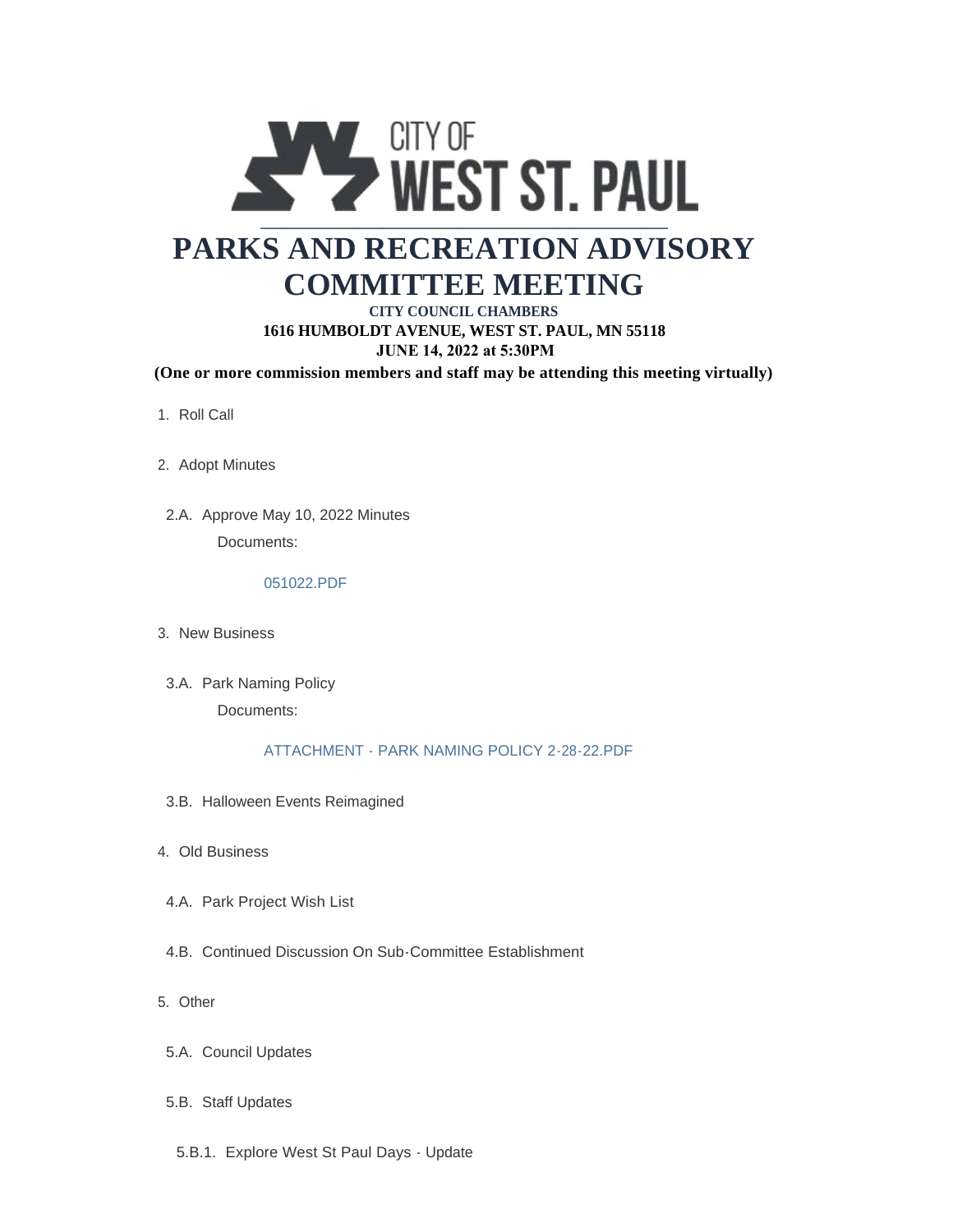- 5.B.2. River To River Trail Updates
- 5.B.3. Summer Programs
- Environmental Committee Liaison Updates 5.C.
- 6. Citizen Comments
- 7. Adjourn

*If you need an accommodation to participate in the meeting, please contact the ADA Coordinator at 651-552-4108 or email ADA@wspmn.gov at least 5 business days prior to the meeting www.wspmn.gov EOE/AA*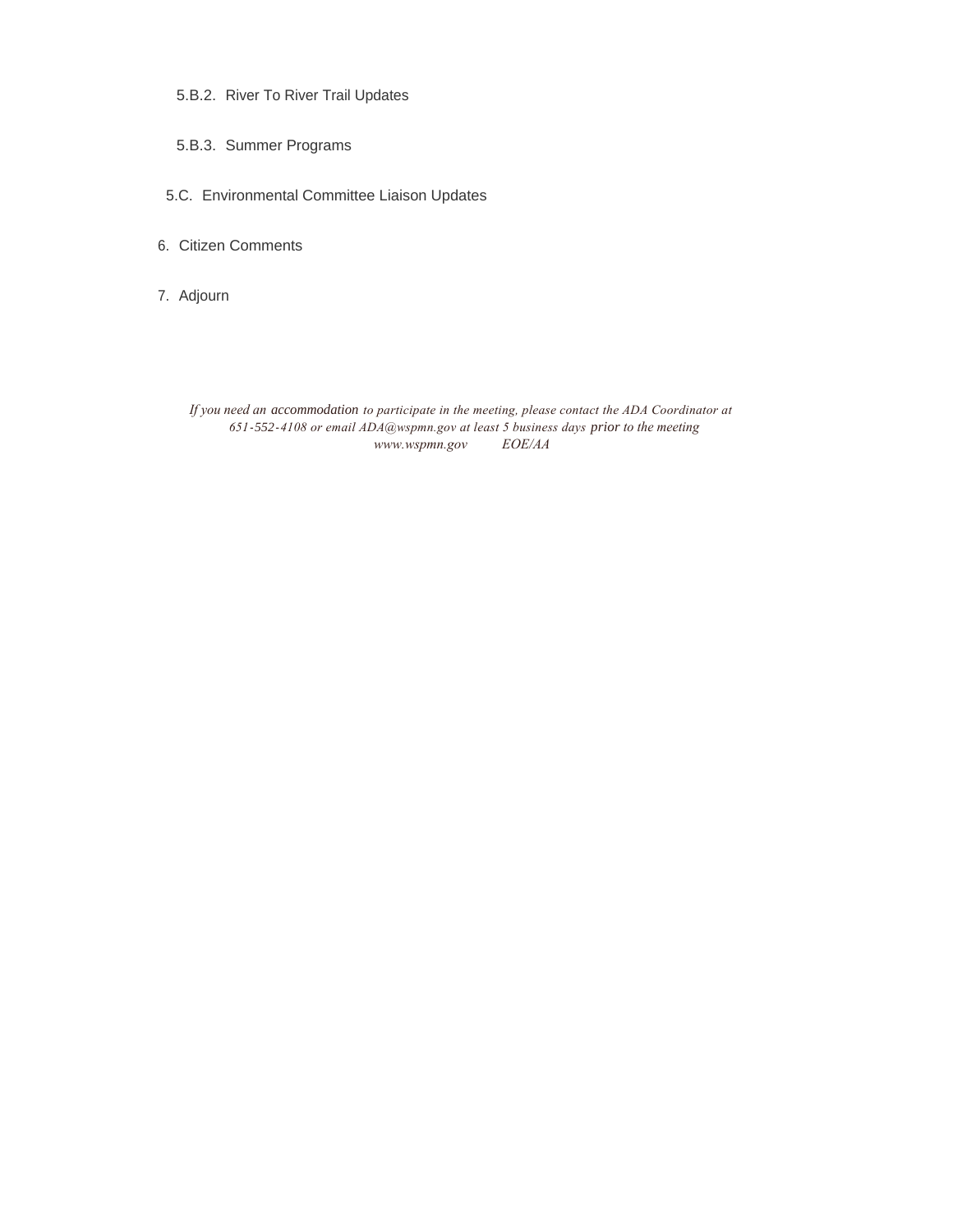#### **WEST ST. PAUL PARKS & RECREATION ADVISORY COMMITTEEE MEETING MINUTES 5:30 pm, Tuesday, May 10, 2022 West St. Paul Council Chambers**

| <b>Parks &amp; Rec Members Present:</b> | Teresa Smock, Pat Armon, Bonnie Bellows, Dave Lynch, Sara Blair, Kelly    |
|-----------------------------------------|---------------------------------------------------------------------------|
|                                         | Hagler, Emily Vergin, Luke Abrahamson                                     |
| <b>Excused:</b>                         | <b>Kelly Gibbons</b>                                                      |
| <b>Non-Voting Members Present:</b>      | Wendy Berry, Council Liaison; Sharon Hatfield, Administrative Specialist; |
|                                         | Dave Schletty, Assistant Parks and Recreation Director                    |

#### **1. Roll Call**

#### **2. Adopt Minutes**

Chair Lynch called the meeting to order at 5:30 pm. The April 12, 2022 minutes were approved by the Committee.

#### **3. New Business**

#### a. **Park Project Wish List**

Assistant Parks and Recreation Director Schletty reported that City management staff had met yesterday regarding the Capital Improvement Plan, (CIP). Schletty added two items: The first improvement was to pave the inside of the Orme Hockey rink with concrete. It would result in a better ice surface in winter and a multi-use surface for summer. The second improvement was to install a paved trail at Mud Lake. A new skate park was in the budget already. Another possible improvement would be a conversion of the horseshoe court.

Member Bellows asked for a map with the parks listed. Schletty said that he would send map to everyone. Member Vergin expressed interested in having one of the parks feature a food forest. It would encourage food knowledge and growing knowledge. It would be a monumental community effort because it would be something that the City could not do alone. It could feature perennial local food options as well as annual food like tomatoes and squash and have a teaching area. Lynch said this idea ties into the Environmental Committee. They are interested in having a subcommittee that ties both committees together. Bellows mentioned that she would like a new brochure to be done that features all of the parks, their features and the age levels for the features. Lynch mentioned the walking dirt path between holes three and four on the disc golf course. The path is worn down and tree roots have are exposed. He would like the walkway to be stabilized. Schletty said City should investigate the disc golf course globally and see if other improvements need to be made. Member Abrahamson asked about a sand volleyball court at the pool. Schletty said the volleyball court is something the City would like to accomplish this summer. Member Armon suggested building an observation tower and a zip line at Marthaler Park. Member Hagler suggested an indoor golf dome. Lynch said the City used to have an indoor golf facility where Lowes is located now. Member Smock suggested having free little libraries at each of the parks. Smock would like to see fully accessible playgrounds. This type of playground would need to be next to a parking lot for wheelchair accessibility. Vergin suggested that the little libraries could also house brochures for Dakota County and City services. The brochures could list emergency numbers and accessibility items for residents. Armon suggested having a treasure hunt in a few parks for kids and having an ice cream treat reward for the children. Abrahamson suggested car-charging stations at the parks. Vergin suggested adding cell phone charging stations at the parks as well.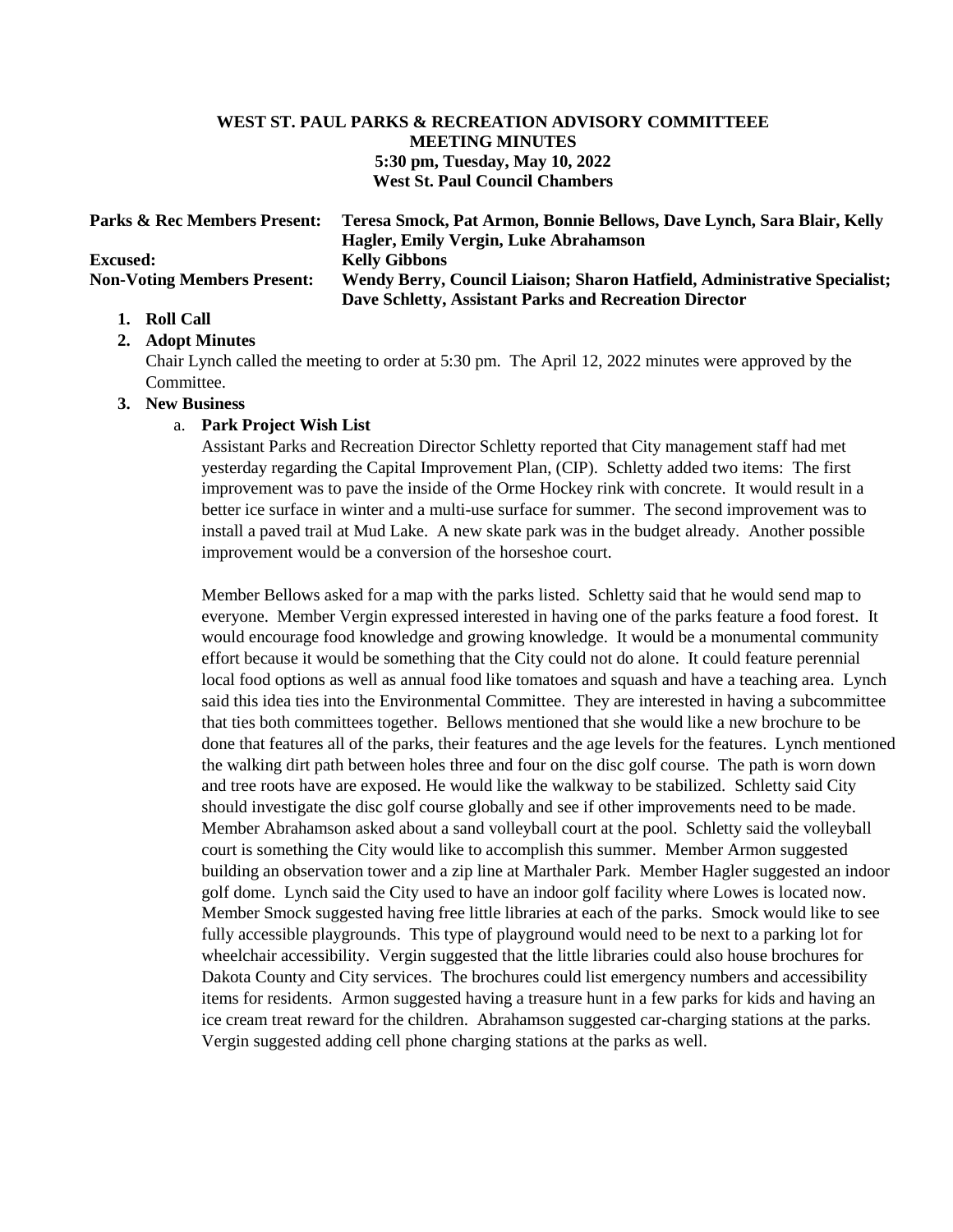Parks and Recreation Committee Meeting May 10, 2022 Page 2

#### **b. Recognize the Marthaler Neighborhood Group**

Donna Lindberg came before the Committee. She talked about her neighborhood group and the pollinator project coming up. They are still looking for volunteers for the event. It will be 9 amnoon this Saturday. She is also participating in No Mow May. Lindberg sets up cleanup groups twice a month for Marthaler Park in the summer. She has had good turnout especially with the buckthorn pulling. Lindberg monitors the blue bird boxes in both Garlough and Marthaler Parks. She sends out a notice for clean up to her neighbors. She says the park gets a lot of trash, especially in the area south of Wentworth Avenue and in the shelter area. She also participates in the Night to Unite. She has formed her own trail parade for Halloween trick-or-treaters in the past two years. Lynch commended Lindberg's group. He has participated with them in different events. The group's many volunteers, with the energy and the care they show for Marthaler Park, are spectacular.

#### **c. Establishing New Subcommittees**

Lynch talked about the Parks and Recreation subcommittees for the Art Park, the skate park, the summer celebration and the joint parks and environmental subcommittee. The City currently has an art park committee made up of private citizens; it needs committee members to join. Schletty said a subcommittee is also needed for park naming. Schletty said that the skate park subcommittee has to be reformed, as there may be state funding available soon for the new skatepark. Abrahamson said that he is interested in the skatepark subcommittee. Vergin said that she is interested in collaborating with the Environmental Committee. Lynch told Members to email Schletty if they are interested in any subcommittee.

Hagler asked if the City has ever done an art fair before. Schletty said that there was an art fair done on Smith Avenue called Art on the Avenue. It was run for two years about eight years ago. Hagler commented that the hockey rink in Harmon Park is busy even in summer with children playing street/roller hockey. Smock wondered if there were a need for an additional pickleball court. She does not see a lot of use in the Emerson pickleball court.

#### **d. Consider Pickleball at Harmon Park**

Lynch said that Mendota Heights had their grand opening of their newest pickle ball courts on a painted ice rink. There is an idea of doing this at Harmon Park on the cement-based hockey rink. Smock said the court in Emerson Park is right outside of her dining room window. She has a neighbor who still plays tennis in the court. The court is not constantly busy. Bellows said that one of the comments about the Emerson court is that the court is too tight and players do not like the surface of the courts. Smock commented that the situation would not change in the Harmon Park hockey rink. Lynch commented that the City does not want to create a "Pickleball Mecca." The West St. Paul courts will not be perfect destination facilities. They are great for people who live around here. For super pickleball players, Inver Grove Heights is where they should go. Smock repeated that she does not see the need. The City may need to get the word out more that the Emerson Park has the pickleball court. It may become busier during the summer. Hagler said the City might upset some people if the Harmon court is converted. There is a lot of use from teenagers playing street hockey; it is a good place to learn how to ride a bike.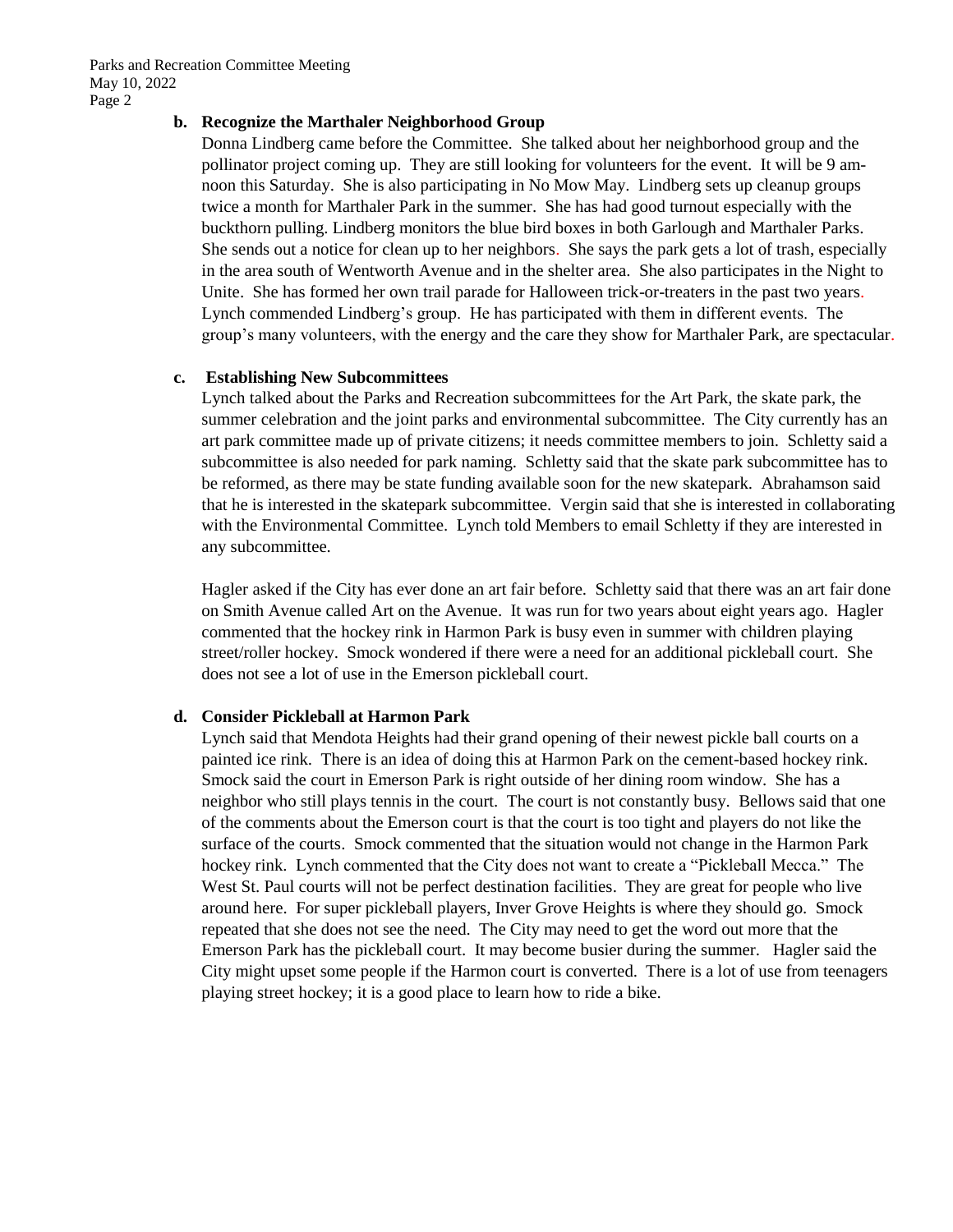Parks and Recreation Committee Meeting May 10, 2022 Page 3

#### **4. Old Business**

#### **a. Sports Complex Blue Fence**

Schletty showed some pictures of the fence at the Sports Complex. The fence has juniper bushes, dogwoods and other shrubs growing alongside it. The landscaping crew has some big plans for it; they want to remove some juniper bushes because they are getting out of control and replace them with shrubs (dogwoods and spirea.) The shrubs will grow into a full hedge. Schletty said the soccer association had no concerns with removal of the fence. Their children are 7-9 years old or older, and they do not generally run into the street. Schletty asked some parents of young children how they felt about the removal of the fence. The parents were not concerned because the children run toward the playground after they park their cars and not the street.

#### **Vergin made a motion to move forward with the plan to remove the blue fence. Bellows suggested a friendly amendment to add improved landscaping. Vergin agreed to the amendment. Bellows seconded the motion. The motion carried. All Ayes.**

Armon asked if the fence was going to be recycled. Schletty answered that the fence could be recycled or if someone wants to take the fence from the City, they can do that as well. There is some salvage value in the metal.

#### **b. Explore West St. Paul Days Update**

Schletty reported that Sam Murphy gave a good presentation to Council last night on the summer celebration planning. The event will be held August 11-13. On Thursday, August 11, 5-8pm, the Open House will kick off the event. Around 9 pm, fireworks will be launched at Harmon Park. On Friday, August 12, a parade is scheduled at 6 pm. It will start at Bernard Street and Charlton Avenue and then travel south to Minea Street. The Movie in the Dome will follow at about 8:00 pm. On Saturday, August 13, there will be an art, culture and environmental fair at Harmon Park. The Committee will be reviewing the submissions for the art sculpture contest. The winning sculpture would be displayed at Marthaler Park. The Committee will pick the top four submissions. The evening event would be the Concert in the Park at Harmon Park at 6pm-10 pm. There will be food trucks and a beer garden in the horseshoe shelter. The band PopRocks will be featured. There is also a community bike ride that is being planned for the morning. Schletty added the art sculpture contest is being modeled on the Art on Loan program. The celebration is being branded with a new website. (The site has not been fully built yet.) There are different sponsorship packages for the event.

#### **c. 2022 Playground Replacement Discussion**

Schletty reported that playgrounds are very expensive these days and very hard to get. The City is struggling with the new pricing on playgrounds. The price of steel has gone up dramatically. However, the natural playground may still happen at Kennedy Park.

#### **5. Other**

**a. Council Updates-** Berry reported there was no update but that Council still wants to hear all the ideas the Committee has.

#### **b. Staff Updates**

i. **New Recreation Staff-** The new Recreation Specialist started last week. Her name is Sam Gray. She is a 2020 graduate and previously worked for the community center in the City of Eagan.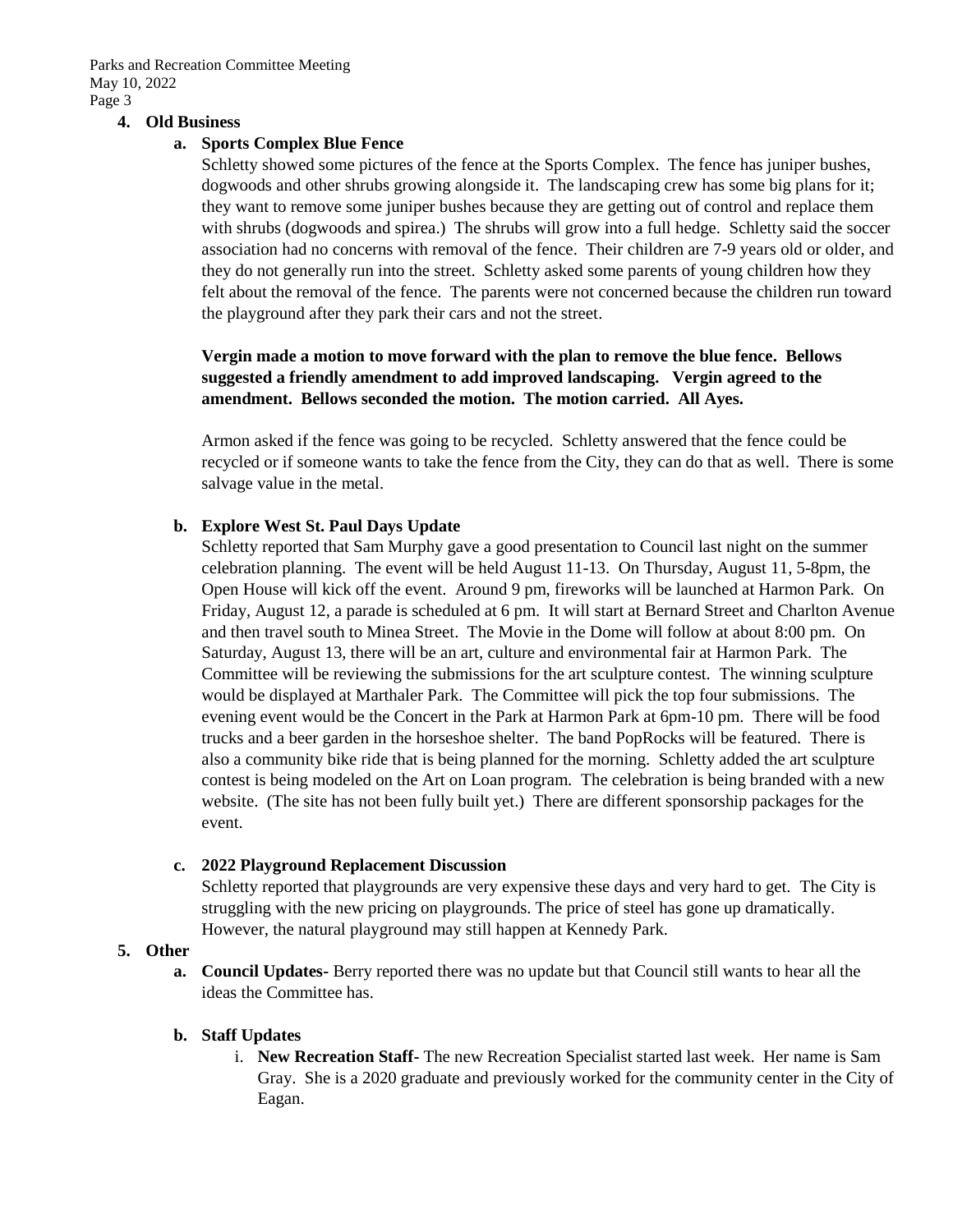- ii. **Summer Programs-**Many of the programs are full and have waiting lists.
- iii. **YMCA and the pool-**The City has renewed its contract with the YMCA to run the pool this summer. The City will open the pool the Saturday after school closes, June 11.
- iv. **Environmental Proclamation-**Schletty reported that Berry read a proclamation for Migratory Bird Day at last night's council meeting. There will be a small scale event this Saturday for the annual tree planting for Arbor Day. A fruit tree will be planted in Marthaler Park. The City will celebrate World Migratory Bird day as well this Saturday. The pollinator event at Garlough Park is also happening as well, 9 am- Noon.
- v. **River to River Trail-**There is an add-on project to the trail. There will be a bench node added to the trail in Garlough Park and in Marthaler Park. At the node, visitors can stop, sit and rest on the bench. A kiosk is being added to hole #1 at the disc golf course. It will be a large patio space/concrete pad and a kiosk/bulletin board sign installed in the space. There will be a couple of benches and bike racks and a bike repair station and some garbage cans. Lynch asked if the kiosk would affect play at the hole. Schletty responded no, the kiosk will be to the left side of the hole #1. Armon asked about having water fountains along the trail. Schletty said that along the trail it would not be possible. However, there will be a drinking fountain at the new trailhead in Marthaler Park.

#### **c. Environmental Committee Liaison Updates**

- **i. No Mow May-** Lynch said that 100 signs have been distributed for the event.
- **ii. Environmental Committee Initiatives-**the initiatives will be listed on the City website. It will be under "Our Community" and then "Residential Information**."**
- 6. **Citizen Comments**-NA
- 7. **Adjournment** The meeting was adjourned at 6:55 pm.

Respectfully submitted,

Sharon G. Hatfield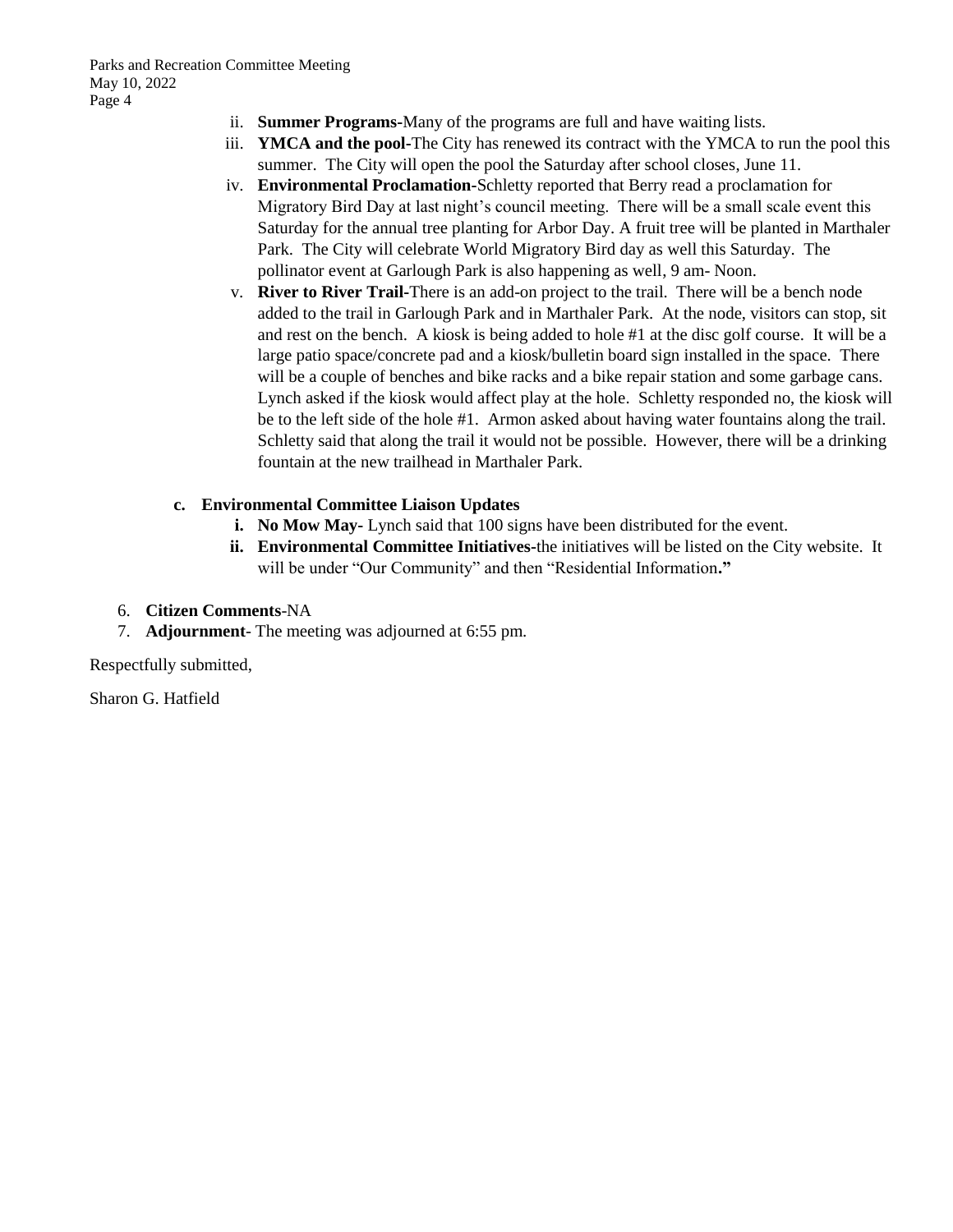

# **Approved by: City Council**

# **History**

Adopted: February 28, 2022 Amended:

# **A. Purpose**

The naming or renaming of parks and recreational facilities is complex and sometimes emotional since assigning a name is a powerful and permanent identity for a public place and/or facility. The naming and renaming of parks and/or recreational facilities often requires significant resources in terms of changing names on signs, maps, and literature. In addition, excessive and constant name changing can be the source of confusion to the public. The purpose of this policy is to provide guidance to those that have an interest in the naming and or renaming of the City of West St Paul's parks and/or recreational facilities. The responsibility for naming and or renaming of City parks and recreational facilities lies with the City Council. The City Council will rely on the Parks and Recreation Advisory Committee for input and recommendation for the naming and or renaming of City parks and recreational facilities.

# **B. Objectives**

- Naming of City parks and recreational facilities enhances a sense of community within the City.
- Ensure that parks and recreational facilities are easily identified and located.
- Ensure that names given are consistent with the values and characteristics of the City of West St Paul.
- Assure the quality of the title/name, so that it will serve the purpose of the City in a permanent manner.
- Encourage public participation and input in order to fully represent the best interest of the City.
- Encourage and recognize the dedication of lands, or donations by individuals or groups.

# **C. Qualifying Names and/or Criteria**

- Geographical location of the park or facility including descriptive names, such as a street
- An outstanding feature of the area. (example: hill, pond, vegetation)
- Commonly recognized subjects of historical significance such as; event, person (nonliving), group, culture, or place.
- A person (living or non-living) or group who significantly contributed to the acquisition or development of the park/facility.